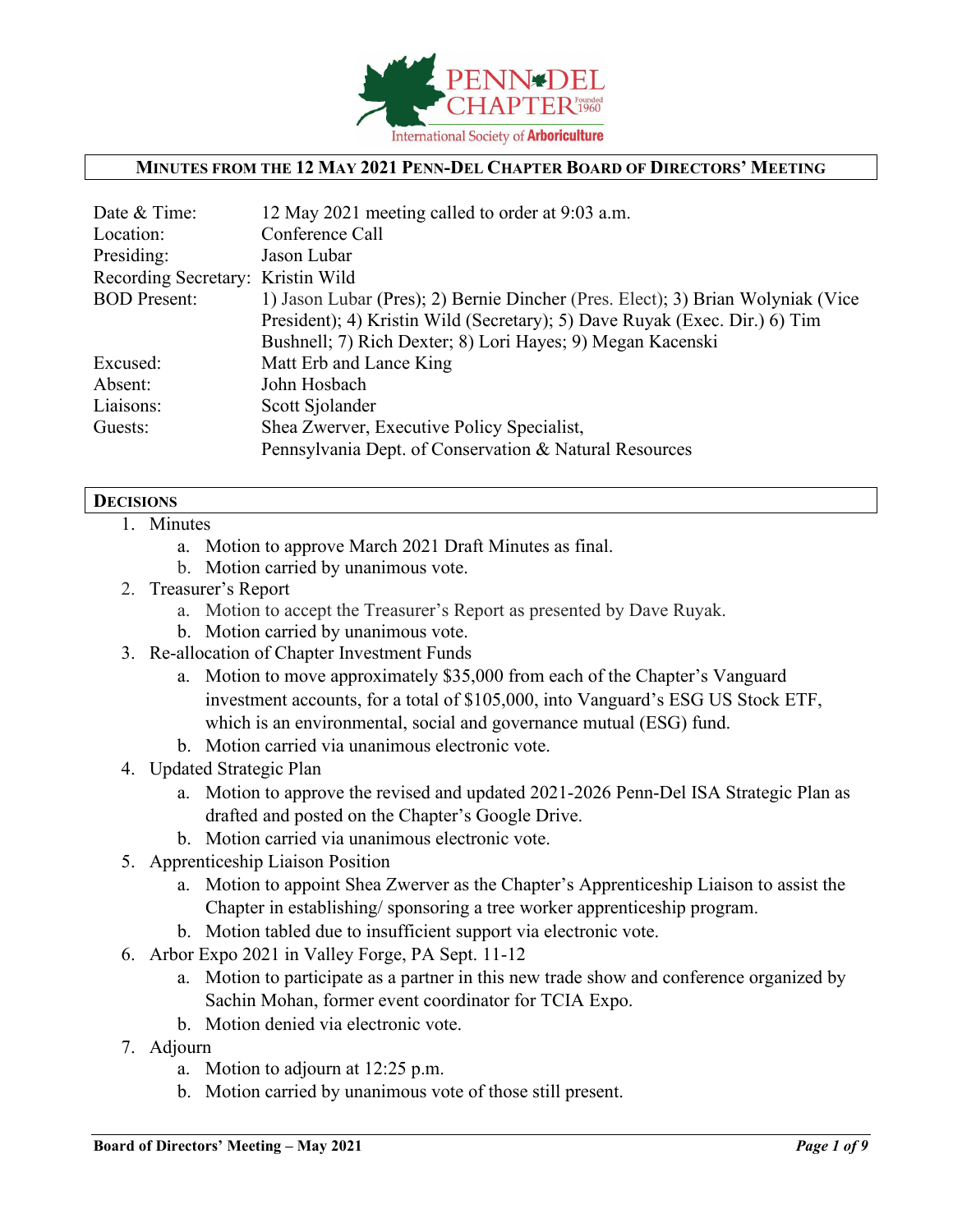

Next meeting of the Penn-Del Board of Directors is scheduled for 4 August, 2021 from 9:00 am to 12:30 pm.

#### **REPORTS**

### 1. Officer Reports

- a. Secretary's Report
	- i. A discussion was held about whether to include written reports that are submitted by committee chairs/liaisons in the Minutes document or just store them on the Chapter's Google Drive. At this time, the Secretary will continue to paste the written reports into the Minutes document and any larger reports/PowerPoint presentations will be stored for future reference in the Google Drive.
- b. Treasurer's Report
	- i. As Treasurer Lance King was unable to attend the Chapter BoD conference call, Executive Director Dave Ruyak shared the Vanguard investment account statements and gave the Wells Fargo checking account balance.
	- ii. Dave reminded the BoD that the \$14,000 Federal PPP loan was deposited in the checking account and used in 2020. His applications for the 2021 round were not approved due to new criteria. In December 2020, the Board-approved transfer of \$30,000 from Vanguard into the checking account occurred in order to support operations and Symposium expenses. This still left a balance that is at least 75% of the Chapter's annual operating expenses, but any further changes in the investment accounts must be able to maintain or improve earnings performance.
- c. Executive Director's Report
	- i. Dave participated in a tree school course led by Jim Savage and shared information about the Penn-Del ISA Chapter with the 24 participants.
	- ii. With Covid-19 restrictions easing, it is time to get back to hosting TRAQ courses. This requires about three months of lead time.
	- iii. Dave is already gathering all the documents needed to be able to file the Chapter's taxes for 2021 using the non-profit version of TaxAct software. This should save approximately \$3,000.
	- iv. In support of the Education Committee, Dave is working on the video production of a chain saw safety course. There will be two online video sessions and one in-person session. He is looking for other topics to produce and offer.
- d. President's Report
	- i. President Jason Lubar reported that the Penn-Del Chapter Memorial Grove sign is being fabricated per Fairmount Parks and Recreation guidelines. The tree planting in memory of the late Hyland Johns will be held there in the fall.
- e. Past Presidents' Report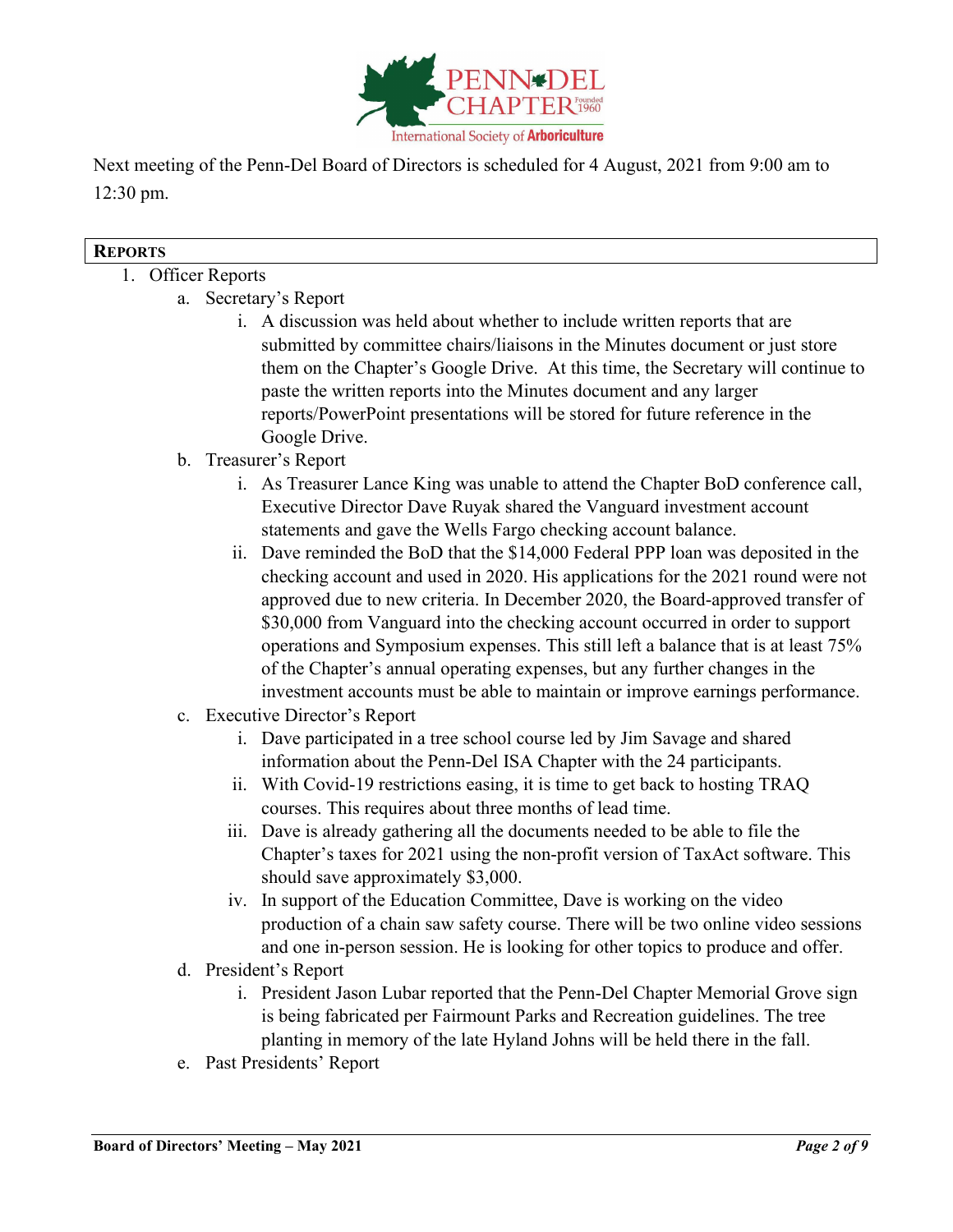

- i. Rich Dexter had nothing to report from the Past Presidents. Dave Ruyak noted an improvement in communications between the BoD and Past Presidents due to Rich's efforts.
- f. ISA Council of Representatives (COR) Report
	- i. A written report is reproduced at the end of the Minutes document.
- 2. Committee and Liaison Reports
	- a. Apprenticeship
		- i. Shea Zwerver, a policy specialist with the State of Pennsylvania, and Dave Ruyak gave a PowerPoint presentation (stored on the Google Drive/2021 Meetings/ May Reports) describing the benefits of an Apprentice Tree Worker Program to the various stakeholders. The requirements, model programs, potential funding assistance and sponsorship responsibilities were all discussed. The Chapter's involvement as a sponsor would support our new Strategic Plan Goals.
		- ii. A PDF brochure promoting the establishment of an Apprentice Tree Worker Program is also available on the Google Drive.
	- b. Arbor Day of Service Committee
		- i. Brian Wolyniak reported that events for 2021 remain canceled due to Covid-19. There is nothing new to report on the Flight 93 Memorial maintenance project. Service days are expected to resume during the usual late winter/spring season in 2022.
	- c. Awards Committee
		- i. In the interest of getting more nominations from Delaware and central Pennsylvania, Kristin Wild stated that she reached out to Kesha Braunskill at the Delaware Forest Service and City Forester Ellen Roane in Harrisburg, PA to see if they would be willing to help with nominations for the Awards Committee.
		- ii. Kristin is also compiling award dates and names from various Penn-Del Chapter minutes documents for future reference or web site use.
	- d. Education Committee
		- i. Brian Wolyniak explained that grant money was requested from ASTI for two classes: a full-day EHAP course and a half-day chainsaw specialist course. The Chapter was awarded one grant for the chainsaw course and denied the other grant for the EHAP course. Planning for the chainsaw specialist course will be on the agenda for the next Education Committee meeting. The course will likely be held in October.
		- ii. Planning continues for the Safety Field Day event being planned for Saturday, September 25, at Penn College in the Williamsport, PA area. PPL was contacted to present an electrical safety demo, but the demo equipment is already booked up for 2021. Still looking to include a presentation on 811/One Call.
		- iii. Potential vendors to make safety presentations: Stump grinder and chipper safety demos – Vermeer, Bandit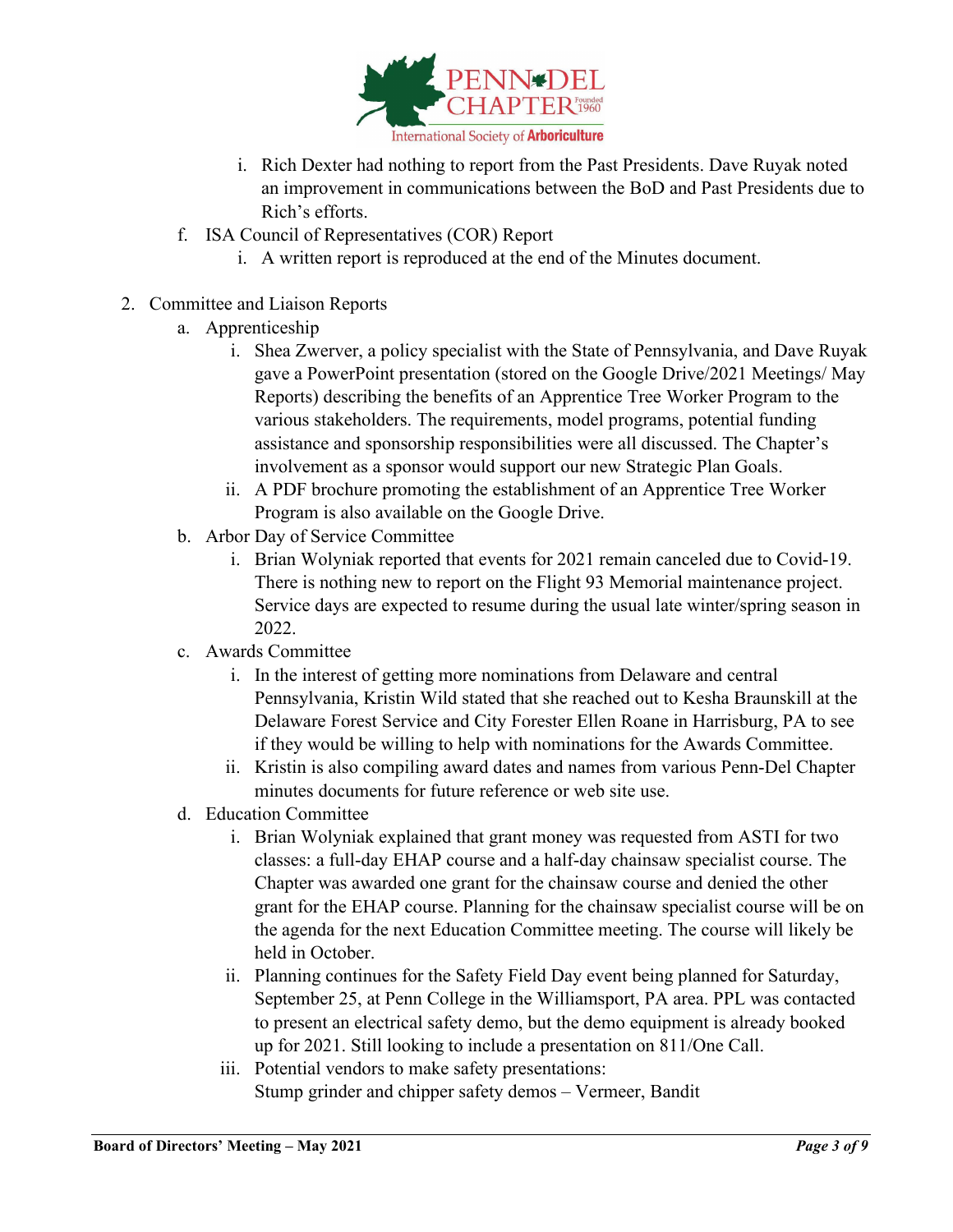

Battery operated tools – Husqvarna, Echo

- iv. The committee briefly discussed ArborExpo 21, September 9-12, 2021 in Valley Forge, but will leave further discussion about this event to the Board of Directors.
- v. The committee is looking for new training video ideas and possibly getting Symposium presenters to offer their virtual presentations again.
- e. ISA Certification Liaison
	- i. A written report is available at the end of the Minutes document.
	- ii. Scott Sjolander added that the ISA sent out their latest CEU guidelines and there was nothing unusual to note.
- f. Nominations/Elections
	- i. No report submitted.
- g. Outreach Committee
	- i. John Hosbach was not on the conference call, but Kristin Wild reported that no committee meetings were able to be held between March and May. However, there has been an increase in Penn-Del ISA social media posts thanks to John and Tony Dufour primarily.
- h. Penn State Ag Council
	- i. No report submitted.
- i. Symposium Committee
	- i. Bernie Dincher stated that John Ball and Mike Raup are already lined up for presentations, as well as some speakers from Penn State. A tree worker course is in process and the committee hopes to nail it all down by late June.
	- ii. The municipal and utility tracks will be combined this year and Jason Lubar suggested contacting PECO for a speaker.
	- iii. The dates are 14-15 February 2022 at the Lancaster Marriott and Conference Center.
	- iv. As a follow up to the 2021 Virtual Symposium, Dave Ruyak made personal appeals to various attendees and vendors for feedback. The attendees gave an overall great response. The vendors' responses were lackluster because they didn't experience much customer interaction due to the virtual nature of the event this year.
- j. Tree Climbing Championship (TCC) Committee
	- i. No report provided, however Dave Ruyak suggested that our Penn-Del TCC winners be contacted and encouraged to attend the MAC TCC to learn about the new ascent event that will be part of the ITCC.
- k. Tree Valuation Guide Committee
	- i. Jason Lubar and Chris Uhland of Harmony Hill Nursery are still talking to ASCA for further guidance.
	- ii. The Nursery Quality Task Force, as part of PLNA, is in need of a chairperson and a few volunteers.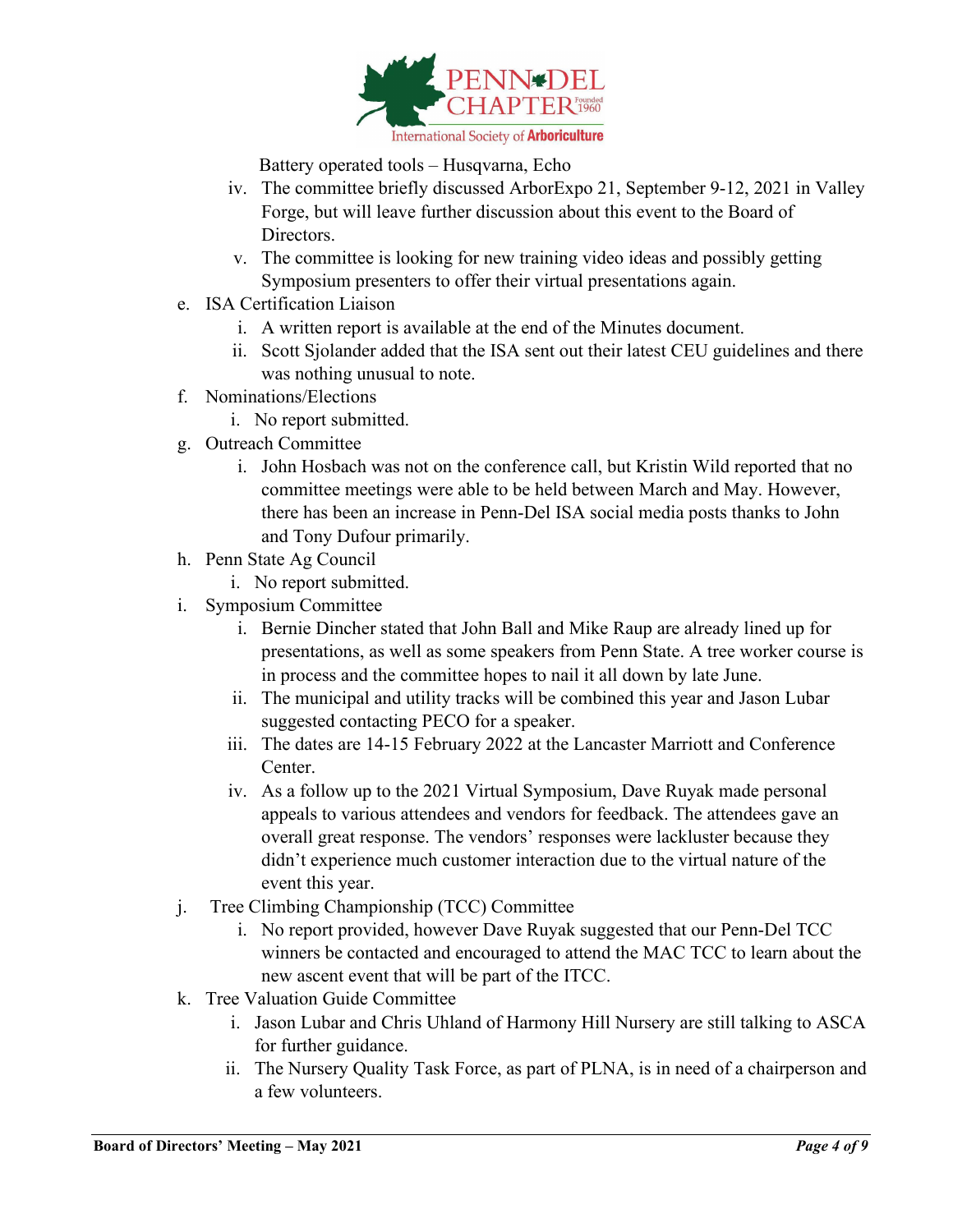

- l. TREE Fund Liaison
	- i. A written report is available on the Google Drive/2021 Meetings/May Reports.
	- ii. Kristin Wild will contact Kevin Weber to invite him to discuss, with the BoD, the TREE Fund Partnership commitment for 2021.
- m. Scholarship Committee
	- i. Kristin Wild reported that the TREE Fund Education Committee, led by Dr. George Hudler of Cornell University, spent a few weeks in April reviewing 20 applications for the four scholarships administered by TREE Fund -- one of which is "our" Fran Ward Women in Arboriculture Scholarship. The review and ranking conference call took place on May  $5<sup>th</sup>$ .
	- ii. Of the 20 applicants this year, 12 were women and 8 were men. The recipient provisionally chosen for the Fran Ward Scholarship is Joanne Kim and she attends the Pennsylvania College of Technology. She has worked at Longwood Gardens and Chanticleer for a few years, and is now finishing up an associate's degree in plant production and landscape management.
	- iii. A more detailed written report is available on the Google Drive/2021 Meetings/May Reports
- n. Strategic Plan for 2021-2026
	- i. Approval of the revised/updated Strategic Plan document was not possible due to the lack of a quorum by the time the topic was addressed on the agenda. Those on the call suggested an electronic vote be held.

## **DISCUSSIONS**

- 1. Old Business
	- a. Brian Wolyniak presented a PowerPoint on his research into Vanguard's five Environmental-Social-Governance (ESG) mutual funds. The BoD needs to decide how much money to transfer into the ESG U.S. Stock ETF which is the least expensive of the five ESG funds and offers better performance than our current Vanguard investments, which are fairly conservative.
	- b. Dave Ruyak asked for input on the Chapter's new website design template (through MemberClicks) and those still on the call gave their full approval.
	- c. Jason Lubar and Dave Ruyak reported that the TreePennsylvania Council has some scholarship funds that might help support student attendance at the Safety Field Day scheduled for 25 September in Williamsport.
- 2. New Business
	- a. Dave Ruyak recommended the creation of an Apprenticeship Liaison position for the Chapter. This could be a part-time paid position if grant money can be obtained. Jason Lubar would like to appoint Shea Zwerver. A BoD decision on this is needed.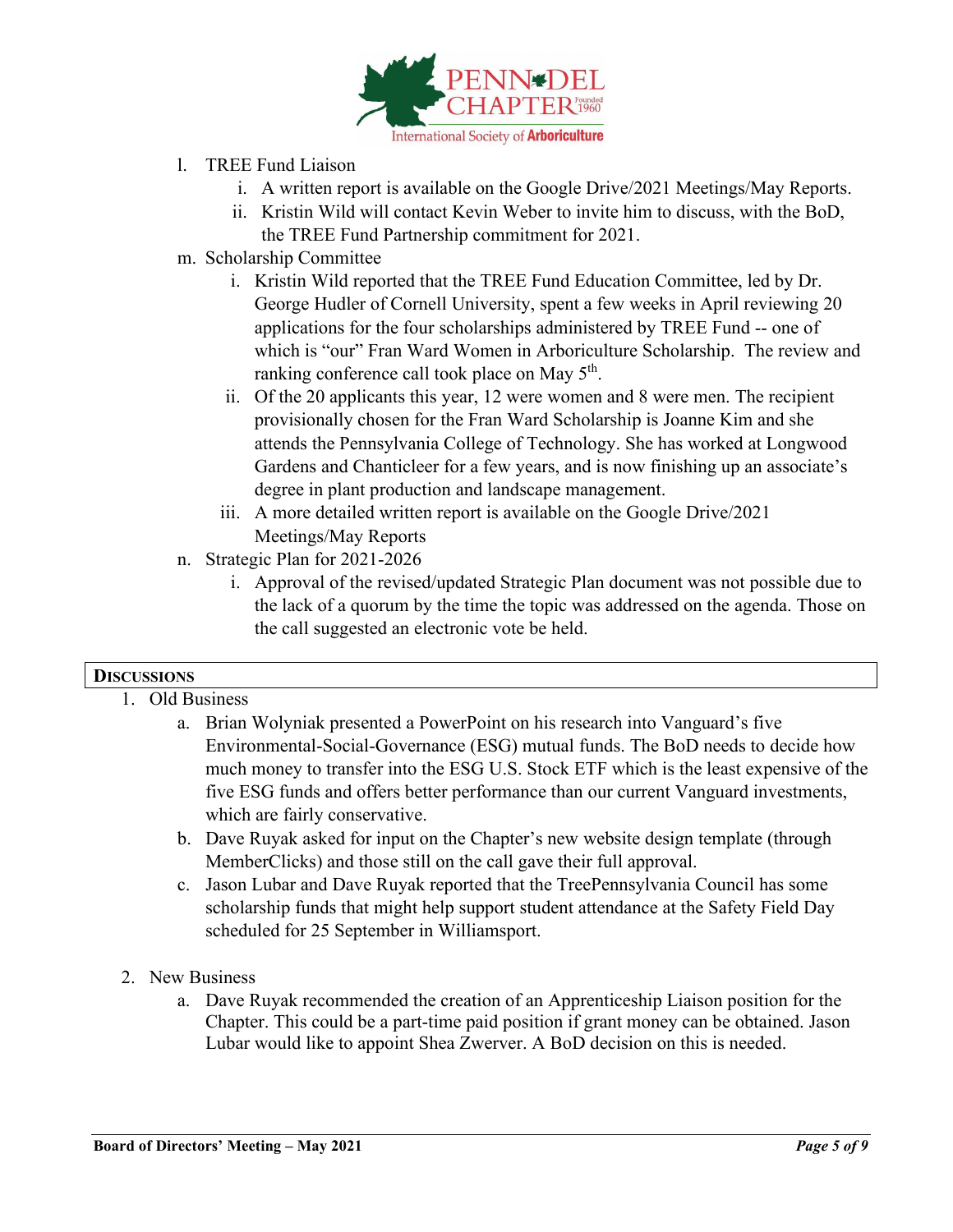

b. The Chapter has been invited to be a partner in ArborExpo 2021 in Valley Forge, PA September 11-12. Dave Ruyak listed the costs and benefits. Due to the lack of a quorum at the time, an electronic vote was suggested.

#### **ACTION ITEMS**

# *From the March 2021 and May 2021 Board Meetings*

| Action Items (deleted as completed)                                                                             | <b>Board Member/Committee</b> | <b>Comments</b>       |
|-----------------------------------------------------------------------------------------------------------------|-------------------------------|-----------------------|
| Type up a duties and goals document for the new                                                                 |                               | Needs to be posted on |
| Outreach/Member Communications Committee and                                                                    |                               | Google Drive          |
| Chairperson role. Post on Google Drive.                                                                         | John Hosbach and Dave Ruyak   |                       |
| Treasurer to provide checking account balance in future                                                         | Lance King and Dave Ruyak     | Completed             |
| Letter of concern to be sent to ISA re: number and<br>discounted rate for CEUs during virtual annual conference | Matt Erb                      | Completed             |
| Develop list of Chapter's past award winners                                                                    | Kristin Wild                  | Still working on it   |
| Analyze investment funds for better performance and<br>expense ratios                                           | Jason Lubar and Lance King    | Near completion       |
| Develop a cleaner, more useful budget document with a<br>5-year comparison if possible                          | Dave Ruyak and Lance King     | Still working on it   |
| Notify Jason Lubar of all committee meetings so that he<br>might attend                                         | All Committee Chairs          | Ongoing               |
| Survey registrants and exhibitors/sponsors about the 2021<br>Virtual Symposium                                  | Dave Ruyak and Brian Wolyniak | Completed             |
| Website content updating and design                                                                             | J. Lubar, J. Hosbach, K. Wild | Still working on it   |

#### **INFORMATION ITEMS**

**Upcoming BoD meetings in 2021: 9 a.m. to 12: 30 p.m. unless otherwise noted**

- **8 October**
- **3 December**

Chapter mailing address: **PO Box 306, Emmaus PA 18049**. Chapter phone: **484-523-9444**

Respectfully submitted,

Kristin Wild, Recording Secretary and Dave Ruyak, Executive Director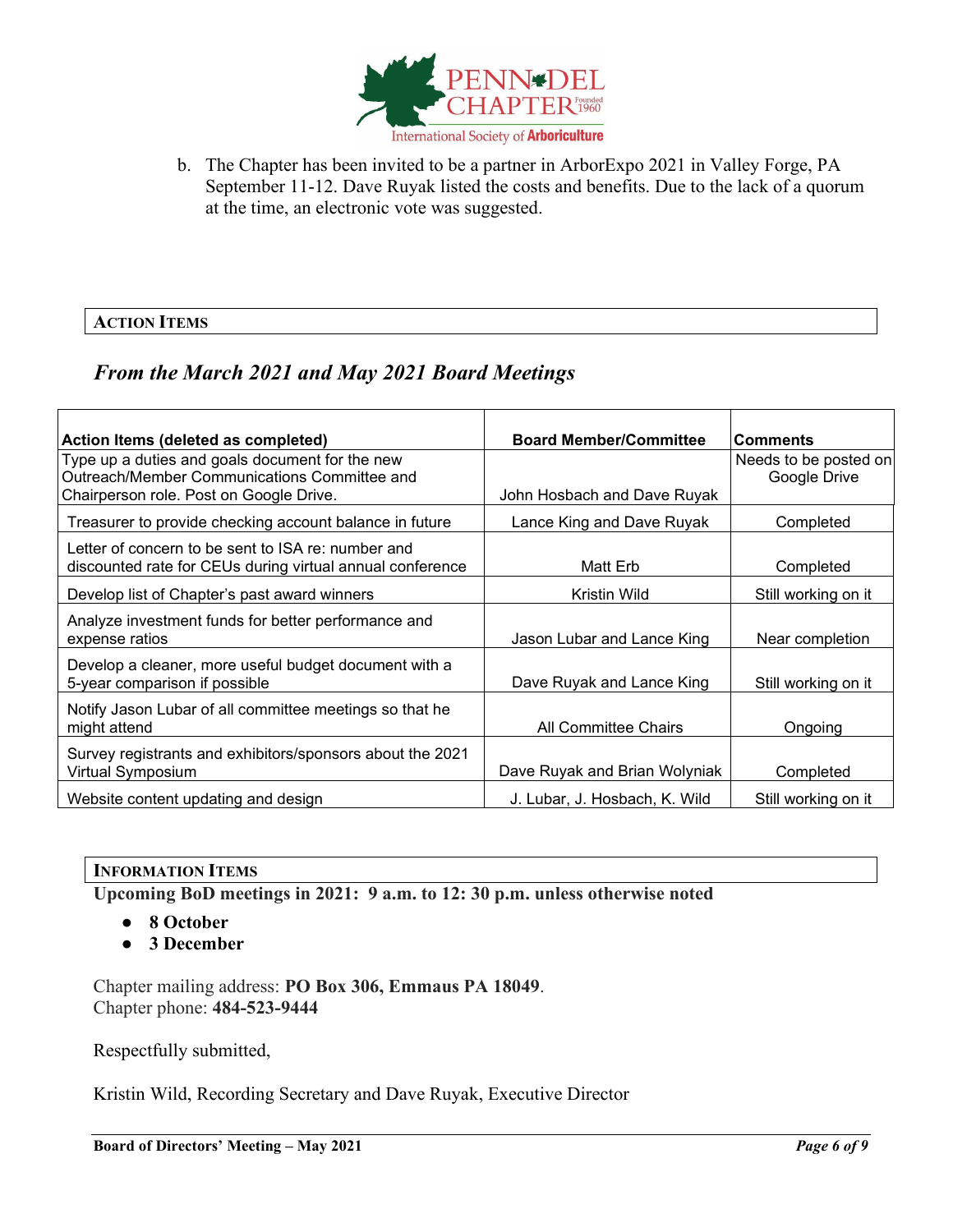

## **ISA COR Report – 14 April 2021**

ISA is proposing some changes to the agreement between affiliate organizations/components and ISA. Please review the PowerPoint and revised agreement with highlighted changes in the Google Drive/2021 Meetings/May Reports. Nothing major seems to be in the proposed changes. I think the majority of changes are to help new chapter/associations develop a more beneficial relationship with ISA. Two things to consider per the pdf of the PowerPoint presentation:

Change #4 = potential loss of power for the Tree Fund.

Change #5 = makes it easier for professional affiliates to host exams. On one hand, we all win with more ISA Certified Arborists. But on the other, as a chapter, we could see less participants in our exams which may equal a loss of revenue for us?

Any concerns or changes need to be submitted to the ISA by April  $30<sup>th</sup>$ .

Respectfully submitted, Matthew Erb

## **ISA Certification Liaison Report – 11 May 2021**

Since the December 12, 2020 Certified Arborist exam, the Chapter hosted no exams due to COVID-19. We now have one requested and approved for June 26, 2021 in Fort Washington, PA with Clark Williams as Proctor. My thanks go out to Clark and our stalwart Proctors.

# **TRAQ**

No on-site events are planned yet in the Chapter. Other chapters have continued to host, and I (Scott Sjolander) have not heard COVID outcomes. Instructors are pressed to continue safely.

I have been asked to assist on September 2 at Gaithersburg, MD, but declined due to current Penn State policy and requirements of quarantining after traveling out-of-state. If the policy changes, I recommend we prepare to offer an event in the Chapter. Tyler at Longwood Gardens would like to host in that case.

ISA has prepared online TRAQ renewal instruction and I continue to be accepted as a TRAQ instructor. I accepted an invitation to instruct an online renewal hosted by MAC-ISA on June 24. Nancy Herwig at MAC asked if Penn-Del plans any online TRAQ Renewal events. I recommend we plan to do two a year, as we can.

#### **ISA Leadership Workshop**

I signed up for the next virtual event and Lance King may have, too. Many thanks for allowing!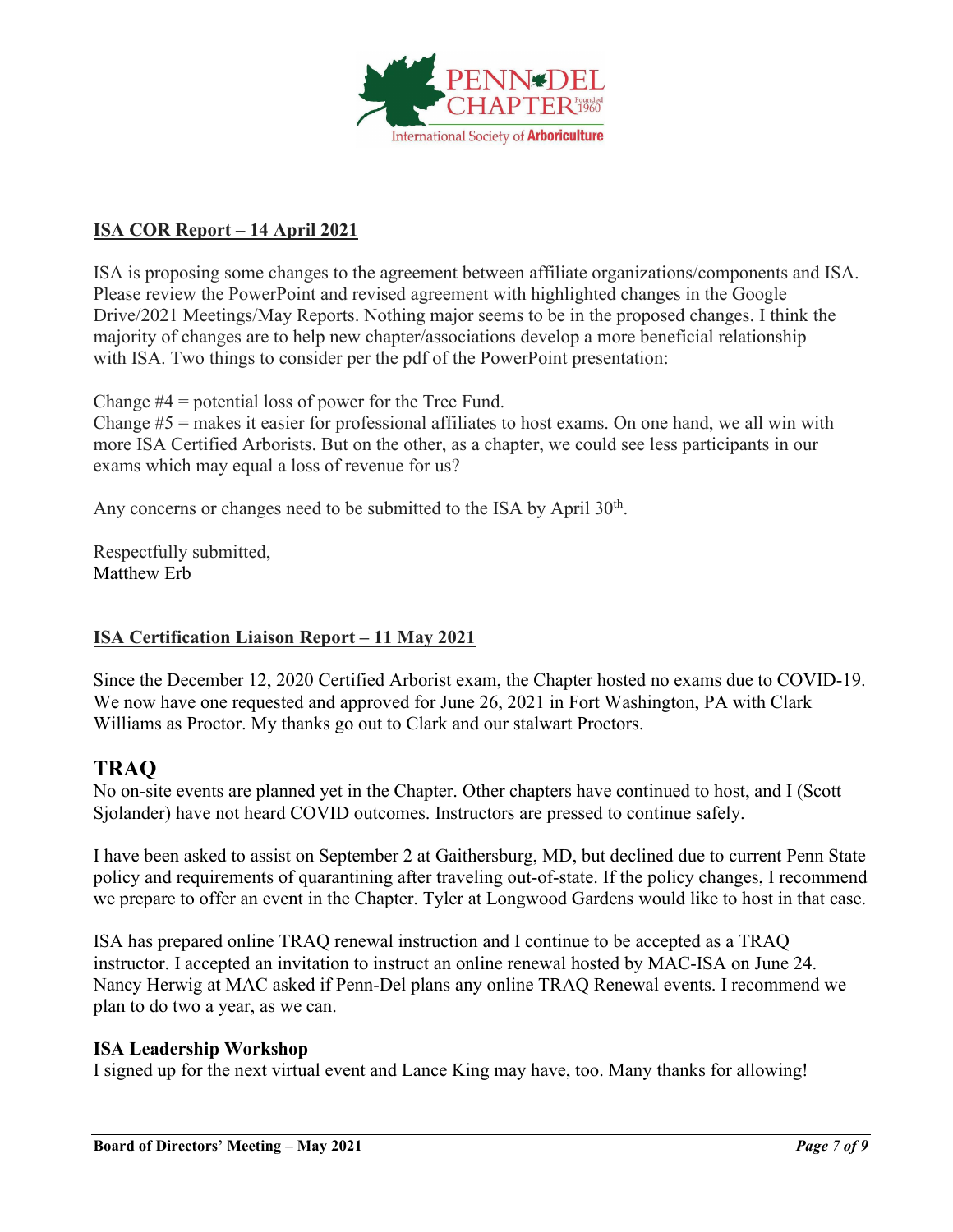

Respectfully submitted. Lance King Scott A. Sjolander

## **TREE Fund Liaison Report – 12 May 2021**

Since the last Board of Directors meeting:

- TREE Fund is hosting Tour des Trees in person in Colorado and virtual.
	- Rider Check-In and Orientation: Aug. 28
	- Ride Dates: Aug. 29 Sept. 2
	- Closing Breakfast and Bike Shipping: Sept. 3
- 2021 Partnership Planning Grid. If Penn-Del hasn't submitted any planned contributions, please fill it in on the attached PDF.

Topics discussed in last Liaison meeting:

President and CEO Russell King asked Liaisons for their assistance in notifying him of companies with "green" initiatives that may want to support TREE Fund. Also, companies who would possibly offer magazine ad space for TREE Fund. Outdoor magazines were suggested along with bike companies.

TREE Fund ad in "Arborist News" noting over \$4.5 million awarded in grants and scholarships will be sent to Liaisons.

Previously Reported:

- A new TREE Fund Store was opened online to generate donations. [TREE Fund](https://treefund-299483.square.site/)  [Store](https://treefund-299483.square.site/)
- Grants: See a list of active grants at: [TREE Fund Research Grants](https://treefund.org/researchgrants)

#### **Here are a few interesting links:**

The latest editions of the [TREE Fund Newsletters.](https://treefund.org/newsletter) TREE Fund's online [research archive](https://www.treefund.org/researcharchive) is a good place to look for Symposium topics to be covered, as well as answering questions with science-based information. If you're looking for educational content for employees, students or clients, all of the recent free [webinars](https://www.treefund.org/webinars) are available online and the schedule for future webinars has been posted as well.

As always, thank you for your ongoing support of arboricultural research and education.

Respectfully submitted,

Kevin Weber TREE Fund Liaison